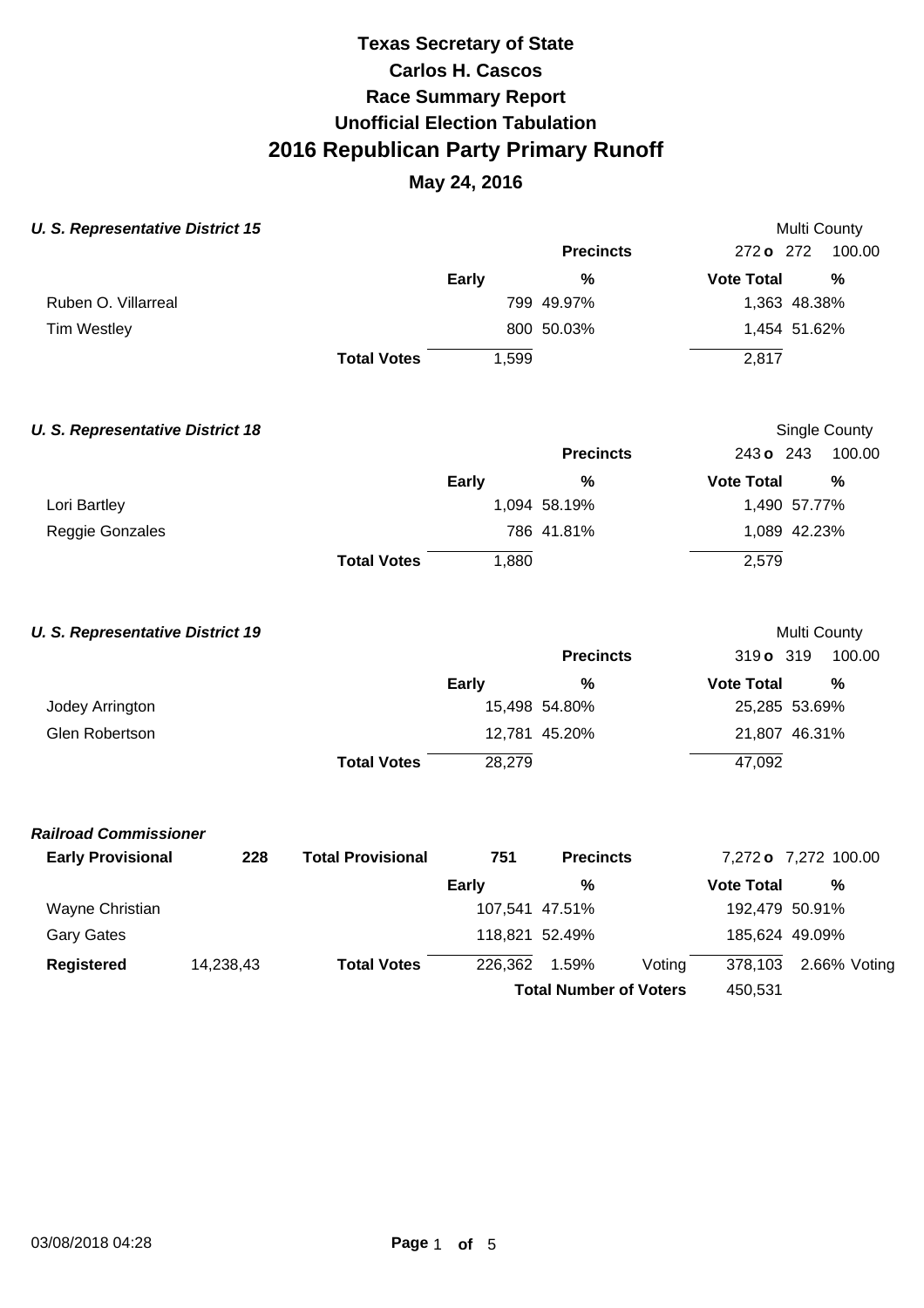| Judge, Court of Criminal Appeals Place 2            |           |                          |                |                               |        |                      |                     |
|-----------------------------------------------------|-----------|--------------------------|----------------|-------------------------------|--------|----------------------|---------------------|
| <b>Early Provisional</b>                            | 228       | <b>Total Provisional</b> | 751            | <b>Precincts</b>              |        | 7,272 o 7,272 100.00 |                     |
|                                                     |           |                          | <b>Early</b>   | %                             |        | <b>Vote Total</b>    | $\%$                |
| Mary Lou Keel                                       |           |                          | 111,663 51.23% |                               |        | 185,034 50.95%       |                     |
| Ray Wheless                                         |           |                          | 106,302 48.77% |                               |        | 178,156 49.05%       |                     |
| <b>Registered</b>                                   | 14,238,43 | <b>Total Votes</b>       | 217,965        | 1.53%                         | Voting | 363,190              | 2.55% Voting        |
|                                                     |           |                          |                | <b>Total Number of Voters</b> |        | 450,531              |                     |
| Judge, Court of Criminal Appeals Place 5            |           |                          |                |                               |        |                      |                     |
| <b>Early Provisional</b>                            | 228       | <b>Total Provisional</b> | 751            | <b>Precincts</b>              |        | 7,272 o 7,272 100.00 |                     |
|                                                     |           |                          | <b>Early</b>   | $\%$                          |        | <b>Vote Total</b>    | $\frac{0}{0}$       |
| Scott Walker                                        |           |                          | 122,939 57.33% |                               |        | 206,975 57.88%       |                     |
| <b>Brent Webster</b>                                |           |                          |                | 91,509 42.67%                 |        | 150,627 42.12%       |                     |
| <b>Registered</b>                                   | 14,238,43 | <b>Total Votes</b>       | 214,448        | 1.51%                         | Voting | 357,602              | 2.51% Voting        |
|                                                     |           |                          |                | <b>Total Number of Voters</b> |        | 450,531              |                     |
| <b>Member, State Board of Education, District 9</b> |           |                          |                |                               |        |                      | <b>Multi County</b> |
|                                                     |           |                          |                | <b>Precincts</b>              |        | 428 o 428            | 100.00              |
|                                                     |           |                          | <b>Early</b>   | $\%$                          |        | <b>Vote Total</b>    | %                   |
| Mary Lou Bruner                                     |           |                          |                | 14,279 44.97%                 |        | 25,420 40.83%        |                     |
| Keven M. Ellis                                      |           |                          |                | 17,476 55.03%                 |        | 36,842 59.17%        |                     |
|                                                     |           | <b>Total Votes</b>       | 31,755         |                               |        | 62,262               |                     |
| <b>State Senator, District 1</b>                    |           |                          |                |                               |        |                      | <b>Multi County</b> |
|                                                     |           |                          |                | <b>Precincts</b>              |        | 175 o 175            | 100.00              |
|                                                     |           |                          | <b>Early</b>   | %                             |        | <b>Vote Total</b>    | $\%$                |
| <b>Bryan Hughes</b>                                 |           |                          |                | 13,443 71.84%                 |        | 27,348 69.32%        |                     |
| David Simpson                                       |           |                          |                | 5,269 28.16%                  |        | 12,105 30.68%        |                     |
|                                                     |           | <b>Total Votes</b>       | 18,712         |                               |        | 39,453               |                     |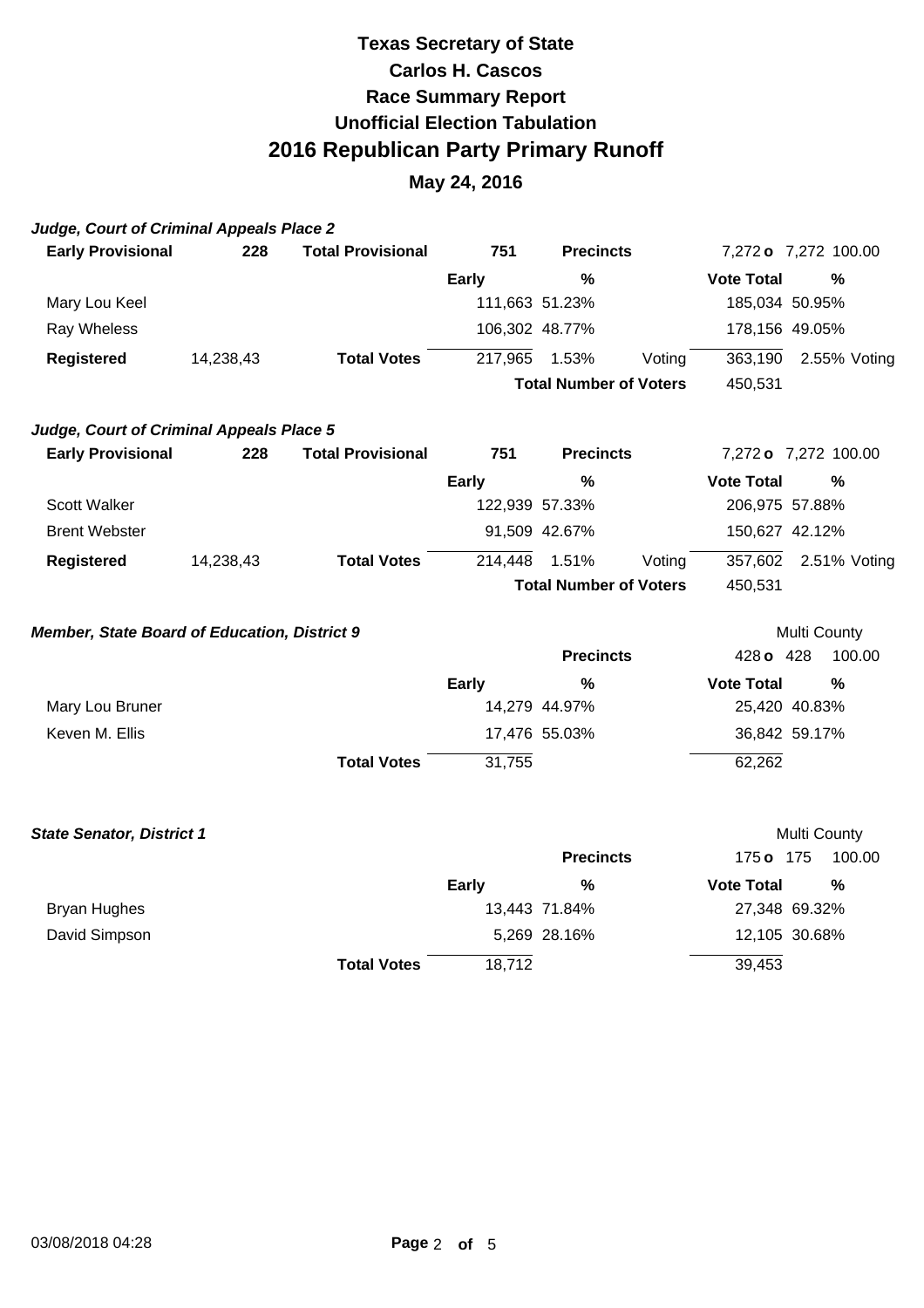| <b>State Senator, District 24</b>       |                    |              |                  | Multi County      |               |  |
|-----------------------------------------|--------------------|--------------|------------------|-------------------|---------------|--|
|                                         |                    |              | <b>Precincts</b> | 348 o 348         | 100.00        |  |
|                                         |                    | <b>Early</b> | $\frac{0}{0}$    | <b>Vote Total</b> | $\frac{0}{0}$ |  |
| Dawn Buckingham                         |                    |              | 15,195 60.69%    | 26,413 61.34%     |               |  |
| Susan King                              |                    |              | 9,841 39.31%     | 16,645 38.66%     |               |  |
|                                         | <b>Total Votes</b> | 25,036       |                  | 43,058            |               |  |
| <b>State Representative District 5</b>  |                    |              |                  | Multi County      |               |  |
|                                         |                    |              | <b>Precincts</b> | 70 o 70           | 100.00        |  |
|                                         |                    | Early        | %                | <b>Vote Total</b> | $\frac{0}{0}$ |  |
| Cole Hefner                             |                    |              | 3,361 65.62%     | 6,989 60.40%      |               |  |
| Jay Misenheimer                         |                    |              | 1,761 34.38%     |                   | 4,582 39.60%  |  |
|                                         | <b>Total Votes</b> | 5,122        |                  | 11,571            |               |  |
| <b>State Representative District 18</b> |                    |              |                  | Multi County      |               |  |
|                                         |                    |              | <b>Precincts</b> | 45 o 45           | 100.00        |  |
|                                         |                    | <b>Early</b> | %                | <b>Vote Total</b> | %             |  |
| <b>Ernest Bailes</b>                    |                    |              | 4,157 65.14%     | 7,554 67.42%      |               |  |
| Keith Strahan                           |                    |              | 2,225 34.86%     | 3,650 32.58%      |               |  |
|                                         | <b>Total Votes</b> | 6,382        |                  | 11,204            |               |  |
| <b>State Representative District 33</b> |                    |              |                  | Multi County      |               |  |
|                                         |                    |              | <b>Precincts</b> | 45 o 45           | 100.00        |  |
|                                         |                    | Early        | %                | <b>Vote Total</b> | %             |  |
| Justin Holland                          |                    |              | 2,441 52.26%     | 4,027 50.62%      |               |  |
| John Keating                            |                    |              | 2,230 47.74%     | 3,928 49.38%      |               |  |
|                                         | <b>Total Votes</b> | 4,671        |                  | 7,955             |               |  |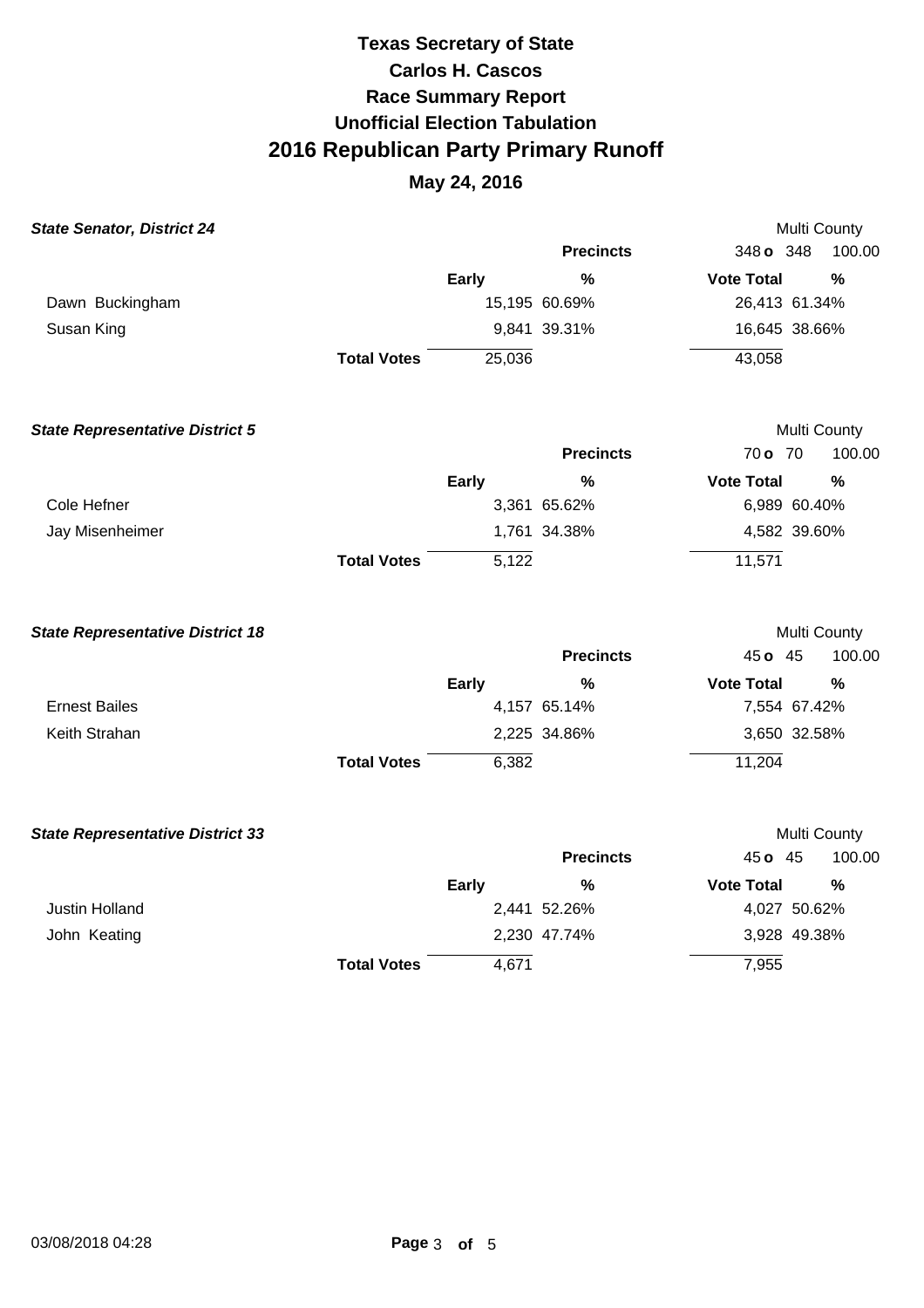| <b>State Representative District 54</b>  |                    |              |                  |                   | Multi County         |
|------------------------------------------|--------------------|--------------|------------------|-------------------|----------------------|
|                                          |                    |              | <b>Precincts</b> | 24 o 24           | 100.00               |
|                                          |                    | <b>Early</b> | $\frac{0}{0}$    | <b>Vote Total</b> | %                    |
| Scott Cosper                             |                    |              | 1,421 51.88%     | 2,491 50.44%      |                      |
| <b>Austin Ruiz</b>                       |                    |              | 1,318 48.12%     | 2,448 49.56%      |                      |
|                                          | <b>Total Votes</b> | 2,739        |                  | 4,939             |                      |
| <b>State Representative District 64</b>  |                    |              |                  |                   | <b>Single County</b> |
|                                          |                    |              | <b>Precincts</b> | 44 o 44           | 100.00               |
|                                          |                    | <b>Early</b> | $\%$             | <b>Vote Total</b> | $\frac{0}{0}$        |
| Read King                                |                    |              | 1,127 31.25%     | 1,975 34.25%      |                      |
| Lynn Stucky                              |                    |              | 2,479 68.75%     | 3,791 65.75%      |                      |
|                                          | <b>Total Votes</b> | 3,606        |                  | 5,766             |                      |
| <b>State Representative District 73</b>  |                    |              |                  |                   | Multi County         |
|                                          |                    |              | <b>Precincts</b> | 42 o 42           | 100.00               |
|                                          |                    | <b>Early</b> | $\frac{0}{0}$    | <b>Vote Total</b> | %                    |
| Kyle Biedermann                          |                    |              | 6,472 54.69%     | 10,481 55.40%     |                      |
| Doug Miller - Incumbent                  |                    |              | 5,362 45.31%     | 8,438 44.60%      |                      |
|                                          | <b>Total Votes</b> | 11,834       |                  | 18,919            |                      |
| <b>State Representative District 128</b> |                    |              |                  |                   | Single County        |
|                                          |                    |              | <b>Precincts</b> | 35 o 35           | 100.00               |
|                                          |                    | Early        | $\frac{0}{0}$    | <b>Vote Total</b> | $\frac{0}{0}$        |
| <b>Briscoe Cain</b>                      |                    |              | 1,931 49.21%     | 3,045 50.19%      |                      |
| Wayne Smith - Incumbent                  |                    |              | 1,993 50.79%     | 3,022 49.81%      |                      |
|                                          | <b>Total Votes</b> | 3,924        |                  | 6,067             |                      |